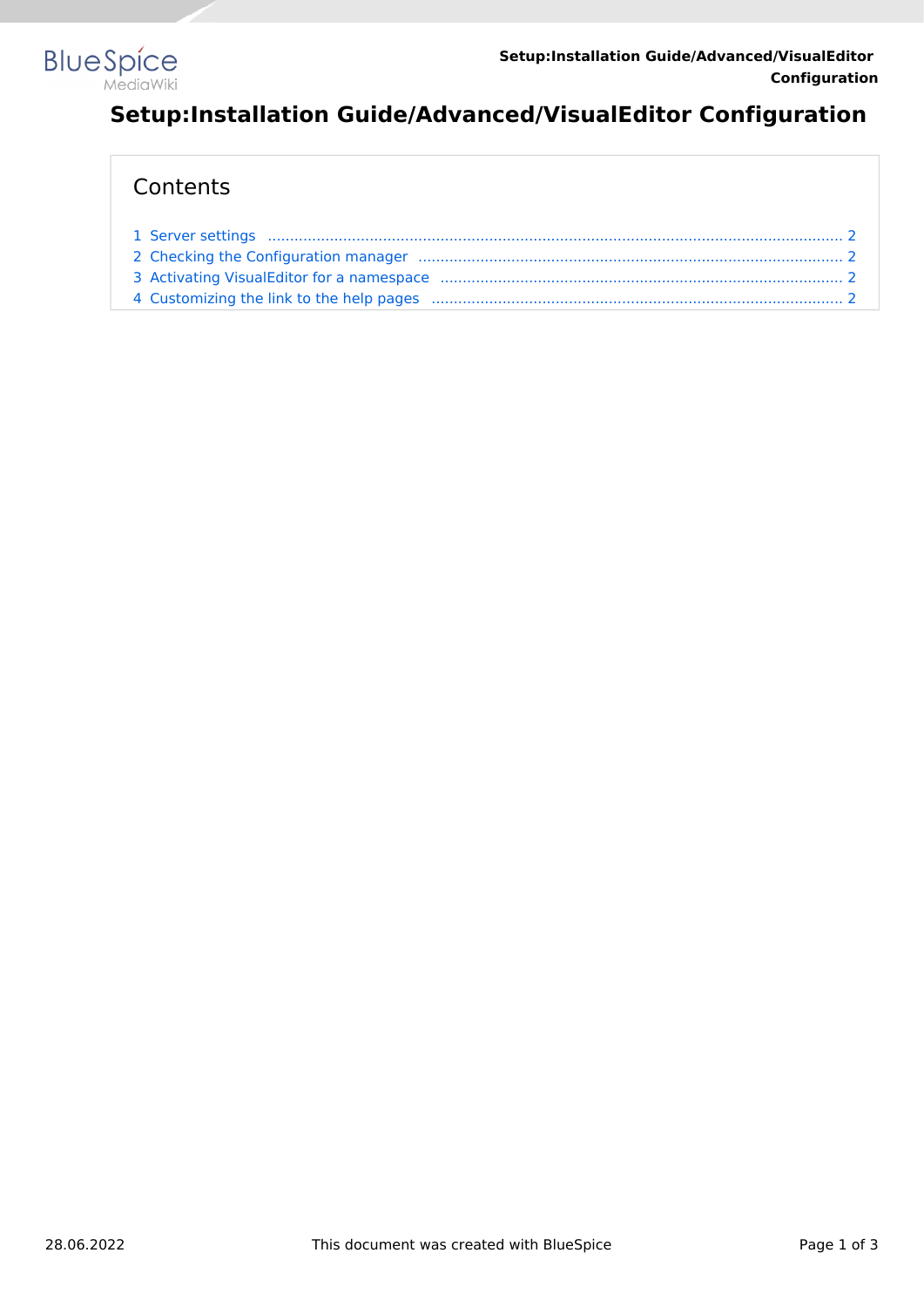<span id="page-1-0"></span>

# Server settings

Before you can use VisualEditor in BlueSpice, you have to activate it in your installation: In the BlueSpice installation directory, locate the following files inside the folder "var\www\settings.d":

**020-VisualEditor.php**: 020-VisualEditor.php E3 | 020-BlueSpiceVisual  $\mathbf{1}$  $\Box$ <?php  $\mathcal{D}$ return:  $\mathbf{R}$ //Config decription can  $\overline{4}$ //https://www.mediawiki. -5 wfLoadExtension( 'Visual -6 **020-BlueSpiceVisualEditorConnector.php**:  $\Box$ <?php return: wfLoadExtension( "BlueSpiceVisualEditorConnector" ); \$GLOBALS['bsgVisualEditorConnectorUploadDialogType'] = 'simple'; \$GLOBALS['wgUploadDialog']['fields']['categories'] = true; \$GLOBALS['wgUploadDialog']['format']['filepage'] = '\$DESCRIPTION \$CATEGORIES';

Remove the line containing the "return;" command in both files and save them. Restart your web server (recommended).

# <span id="page-1-1"></span>Checking the Configuration manager

In case the VisualEditor is still not appearing, check if VisualEditor is shown as activated in the configuration manager of your wiki:

Go to *Global actions > Config manager*

Make sure the checkbox "Enable VisualEditor for BlueSpice extensions" is activated:

#### [650x650px](https://en.wiki.bluespice.com/w/index.php?title=Special:Upload&wpDestFile=ve-config.png)

By default, VisualEditor is only activated in the main (Pages) and the User namespaces.

### <span id="page-1-2"></span>Activating VisualEditor for a namespace

Go to Global actions > Namespace manager In the column "VisualEditor", you can see which namespaces have VisualEditor activated. They have a green check mark.

Click the wrench icon in the "Actions" column. The wrench appears, when you hover over the row of the namespace:

#### [650x650px](https://en.wiki.bluespice.com/w/index.php?title=Special:Upload&wpDestFile=ve-config-namespace.png)

Activate the checkbox for VisualEditor in the dialog window and click "Done":

#### [650x650px](https://en.wiki.bluespice.com/w/index.php?title=Special:Upload&wpDestFile=ve-config-namespace-edit.png)

Refresh the Namespace manager page (F5) to confirm the change. VisualEditor should now be working correctly in all namespaces that actively use it.

# <span id="page-1-3"></span>Customizing the link to the help pages

By default, the help link for VisualEditor links to the help page for VisualEditor on the BlueSpice helpdesk.